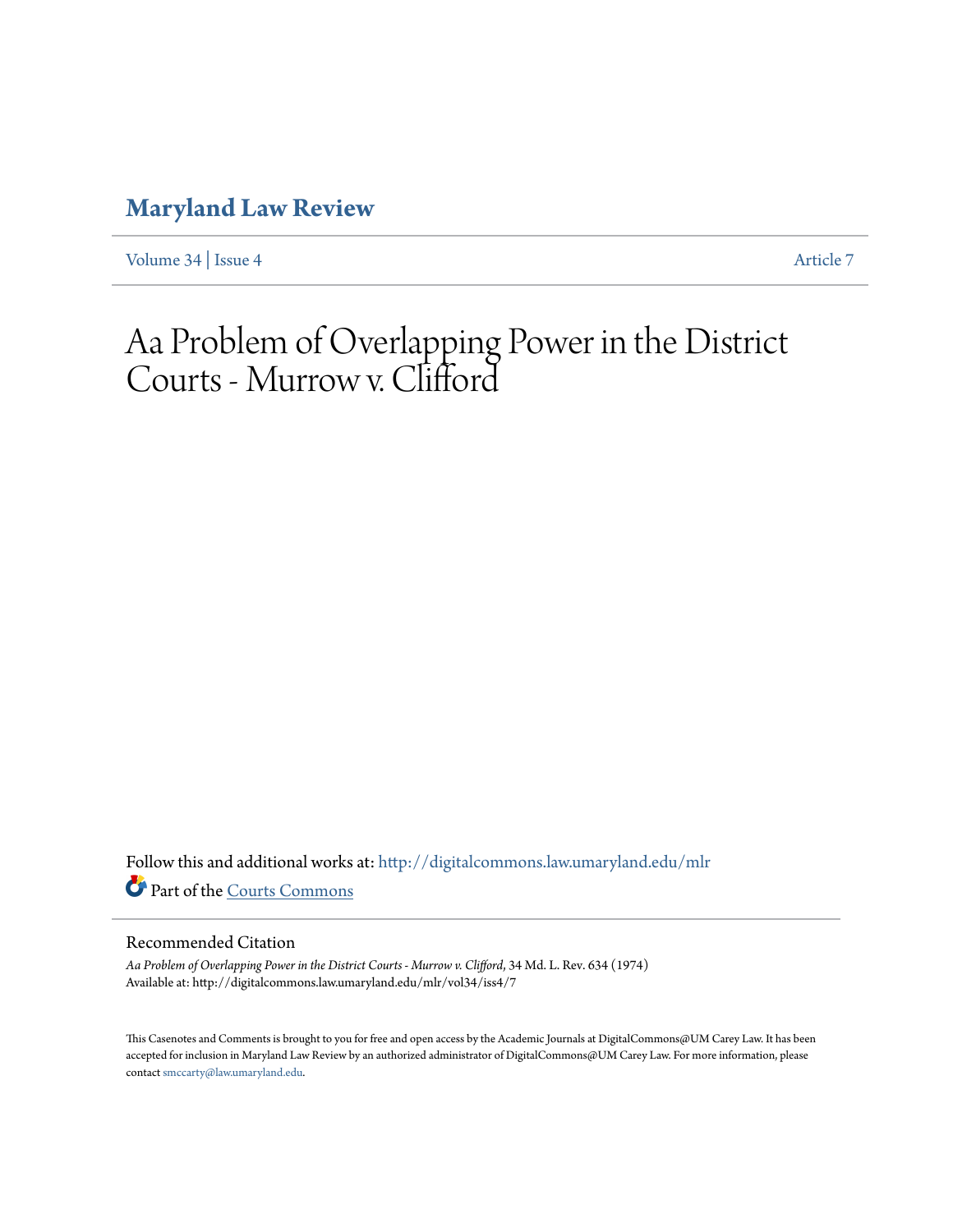# **FEDERAL COURTS-THREE JUDGES OR ONE? A PROBLEM OF OVERLAPPING POWER IN THE DISTRICT COURTS**

*Murrow v. Clifford'*

Certain sensitive areas of federal litigation are required by various acts of Congress to be heard and determined by district courts composed of three judges.<sup>2</sup> Congress has also provided for direct appeal from the decisions of these courts to the Supreme Court as a matter of right.' This procedure has recently become the focus of continuing efforts to streamline the federal judicial system.<sup>4</sup> For example section 2281 of Title 28<sup>5</sup> requires a threejudge court whenever a litigant seeks to enjoin the enforcement of a state statute on the ground that the statute violates the federal Constitution.' One problem with this statute concerns the necessity of convening a three-judge court when a litigant seeks to enjoin the enforcement of a state statute on both constitutional and nonconstitutional grounds. Breaking with tradition, the Supreme Court, in *Hagans v. Lavine,7* held it proper for a single district judge to grant an injunction on nonconstitutional grounds without initially convening a three-judge court. In finding such a procedure preferable, the Court attempted to settle one aspect of the procedural maze endemic to the area of three-judge court law.' Despite *Hagans'* apparently clear direction, the recent

**3. 28 U.S.C.** § **1253 (1970)** provides:

Except as otherwise provided **by** law, any party may appeal to the Supreme Court from an order granting or denying, after notice and hearing, an interlocutory or permanent injunction in any civil action, suit or proceeding required **by** an Act of Congress to be heard and determined **by** a district court of three judges.

4. See, e.g., W. BURGER, ANNUAL REPORT OF THE STATE OF THE JUDICIARY 7 (Feb. 23, **1975).**

**5. 28 U.S.C.** § **2281 (1970)** provides:

An interlocutory or permanent injunction restraining the enforcement, operation or execution of any State statute **by** restraining the action of any officer of such State in the enforcement or execution of such statute or of an order made **by** an administrative board or commission acting under State statutes, shall not be granted **by** any district court or judge thereof upon the ground of the unconstitutionality of such statute unless the application therefor is heard and determined **by** a district court of three judges under section 2284 of this title.

*6. See* text accompanying notes 24-29 *infra.*

**7.** 415 **U.S. 528** (1974).

**8.** For the Supreme Court's most recent criticism of this complex area of statutory law see Gonzalez v. Automatic Employees Credit Union, **95 S.** Ct. **289** (1974), discussed

<sup>1. 502</sup> **F.2d** 1066 **(3d** Cir. 1974).

<sup>2.</sup> The various statutes requiring three-judge courts are compiled in a Cross Reference to **28 U.S.C.A. §** 2284 **(1965),** *and addendum,* (Supp. **1975).** The procedures to be followed in convening and operating the courts are controlled **by 28 U.S.C.** § 2284 **(1970),** *as amended,* (Supp. **II, 1972).**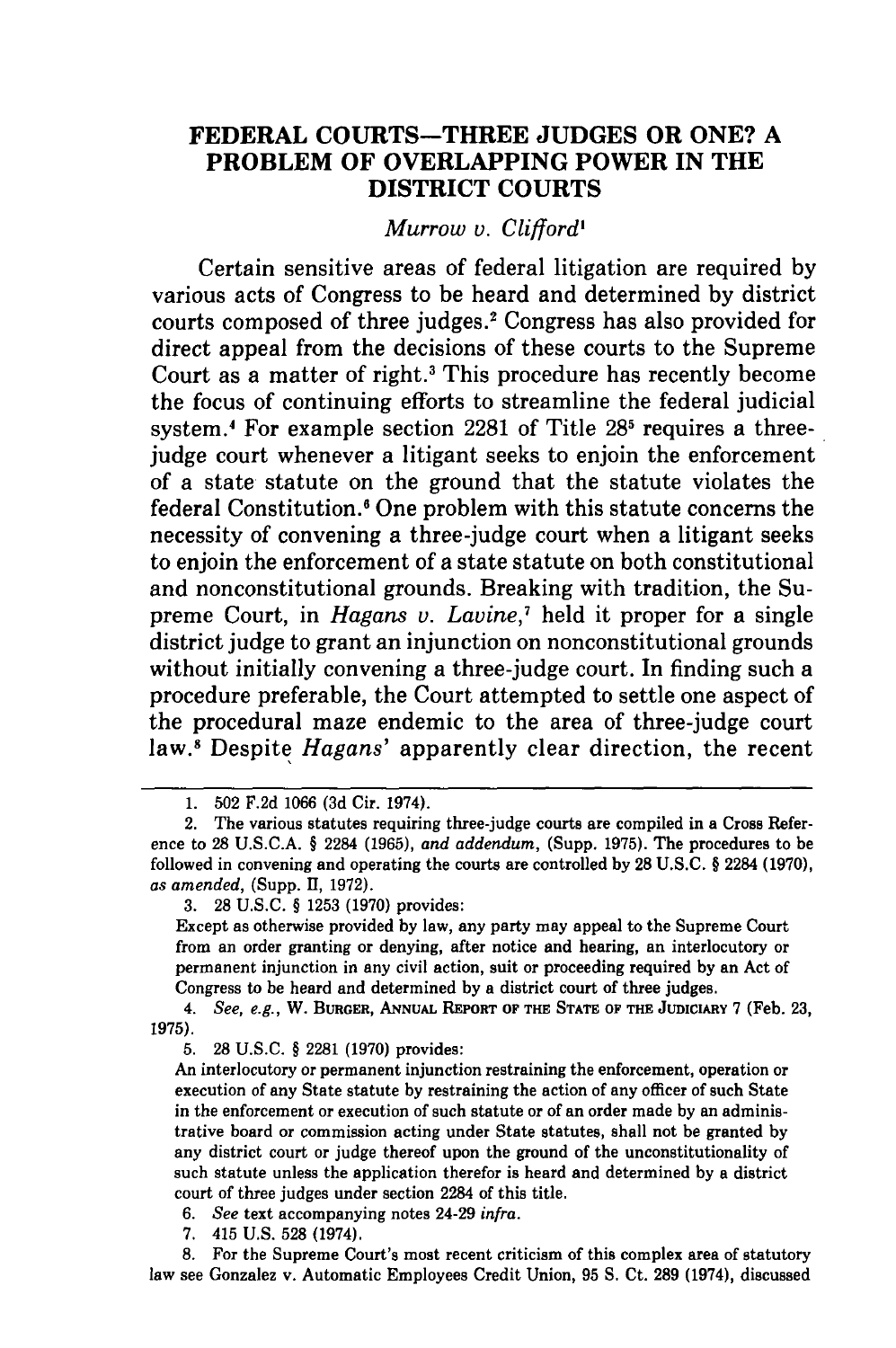Third Circuit case of *Murrow v. Clifford* illustrates the continuing inability of the courts to solve the complexities arising from the "opaque terms and prolix syntax"9 of the statutory law with respect to three-judge courts.

In *Murrow* the plaintiff brought an action in the United States District Court in New Jersey seeking an injunction against the enforcement of a state welfare regulation,<sup>10</sup> claiming that the regulation was discriminatory and that it deprived her of the equal protection of the laws guaranteed by the Constitution.<sup>11</sup> She also claimed that the state regulation conflicted with the Social Security Act,<sup>12</sup> and was void by operation of the supremacy clause. *"*

9. Gonzalez v. Automatic Employees Credit Union, 95 S. Ct. 289, 297 (1974).

10. The state regulation denied AFDC (Aid to Families with Dependent Children) benefits to unborn children. AFDC is a welfare program created by the Social Security Act **§§** 401-10, 42 U.S.C. **§§** 601-10 (1970), as *amended,* (Supp. **1,** 1972). Funding is provided by the federal government, but the administration of the program is left to the individual states. New Jersey's participation is authorized by N.J. **STAT. ANN.** § 30:4C-31 (1964), and is handled by the New Jersey State Department of Institutions and Agencies, the Commissioner of which was the defendant in this action. HEW, which is charged with the administration of the federal end of the program, interprets the Social Security Act as allowing benefits to unborn children, 45 C.F.R. **§** 233.90(c)(2)(ii)(1973), but considers the matter to be optional with the states. New Jersey chose to deny the benefits in the regulation challenged in the subject case.

11. Plaintiffs claim was that no rational basis existed for discriminating between pregnant mothers and their unborn children, and all other mothers and their children.

12. 42 U.S.C. **§** 601-10 (1970), as *amended,* (Supp. II, 1972).\_

13. The conflict, plaintiff argued, involved the optional nature of HEW's policy allowing but not requiring the state to aid unborn children. The problem with affording states this option is that 42 U.S.C. **§** 602(a)(10) requires that if states participate at all, they must extend benefits "to all eligible individuals." Since HEW regards unborn children as within the Social Security Act's definition of "dependent child," 42 U.S.C. § 606(a), the theory was that unborn children were "eligible individuals" and that New Jersey's denial of benefits conflicted with **§** 602 (a)(10) and was therefore void. As of January 31, 1973, some thirty-four states, territories or United States possessions had chosen not to extend eligibility to the unborn, Maryland being one of the minority which had extended the benefits. HEW CHARACTERISTICS OF STATE PUBLIC ASSISTANCE PLANS **UNDER THE SoCIAL** SEcUrrY ACT (1973). At least three courts of appeals have held that regulations denying benefits to unborn children conflict with the Social Security Act. Doe v. Lukhard, 493 F.2d 54 (4th Cir. 1974), *petition for cert. filed,* 42 U.S.L.W. 3699 (U.S., May 24, 1974); Wilson v. Weaver, 499 F.2d 155 (7th Cir. 1974); Alcala v. Burns, 494 F.2d

in this note in the text accompanying notes 49-59 *infra.* The Court is not alone in criticising the statute. *See, e.g.,* The Judicial Conference of the United States, *Reports of the Proceedings of the Judicial Conference of the United States* **78** (October 1970); Currie, *The Three-Judge Federal District Court in Constitutional Litigation,* 32 U. **CHI.** L. REv. 1 (1964). The Senate actually passed a bill which would have eliminated the requirement of three-judge courts in actions to enjoin the enforcement of state or federal statutes on grounds of unconstitutionality. **S.** 271, 93d Cong., 1st Sess. (1973), passed by voice vote, 119 **CONG.** REc. S11114 (daily ed. June 14, 1973), but the House of Representatives never reported it out of committee. *See* Status of Senate Bills, 1 CCH **CONGRESSIONAL INDEX** 93RD CONGRESS 1973-1974, at 2501, 2504; Current Status of Senate Bills, *id.* at 2453.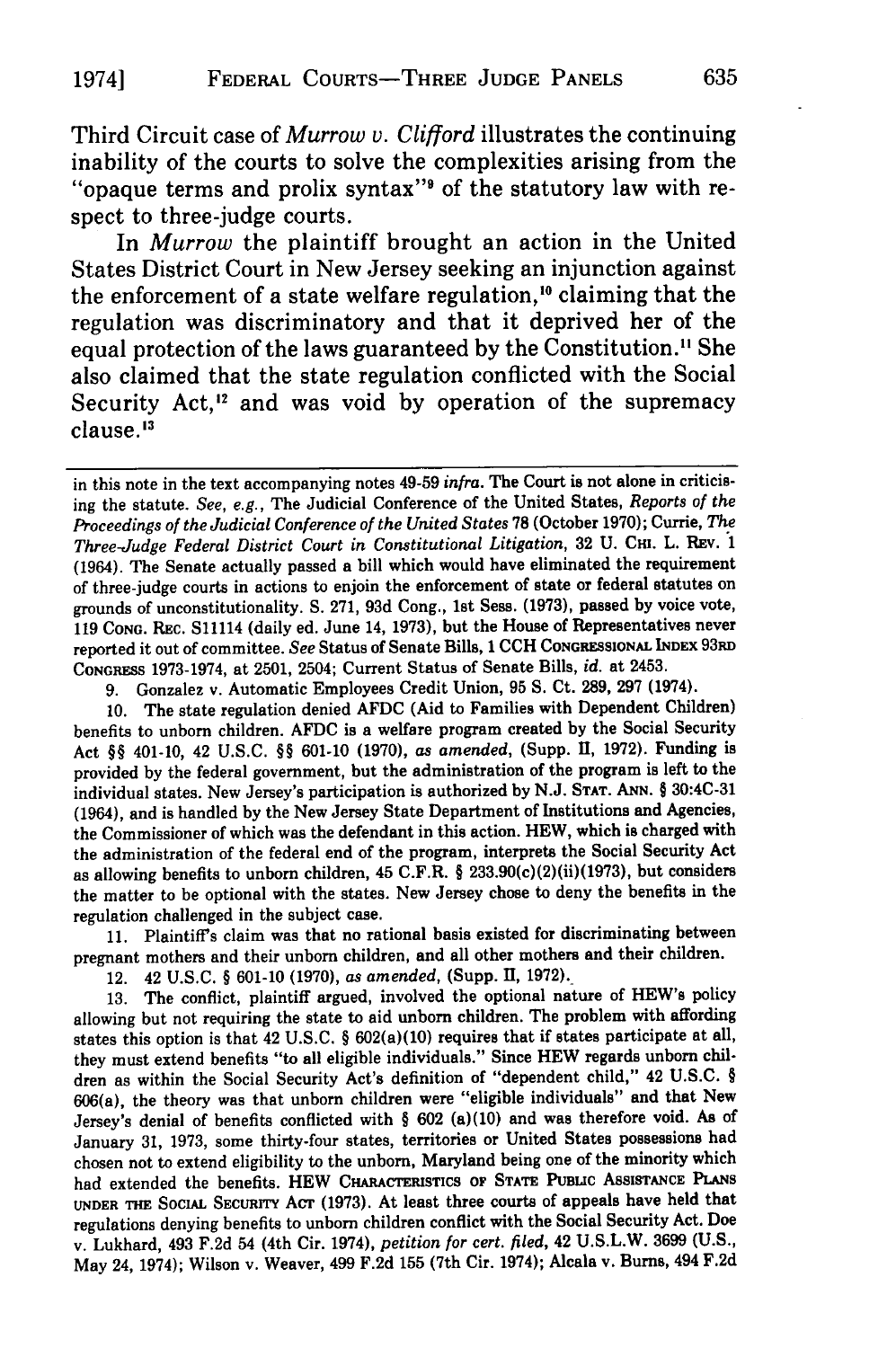The district court, sitting as a single judge, found federal jurisdiction under 28 U.S.C. § 1343(3) &  $(4)$ .<sup>14</sup> On the merits, the court denied the injunction, holding for the state on both the constitutional and the statutory claims. On appeal, the Third Circuit found federal jurisdiction over the constitutional claim under § 1343(3), however, regarding the statutory claim, it found federal power not in the statute, but in the doctrine of pendent jurisdiction." With respect to the constitutional claim, the court held that the single judge lacked power to deny an injunction since 28 U.S.C. § 2281<sup>16</sup> requires that such a claim be heard and determined by a three-judge court. Consequently, it vacated the judgment insofar as it denied this claim and remanded it to the

[After this Note went to press, the Supreme Court decided Bums v. Alcala, 43 U.S.L.W. 4374 (U.S. Mar. 18, 1975). The Court held that an unborn child was not within the meaning of the statutory term "dependent child," and therefore that states could not be forced to pay benefits to pregnant mothers for their unborn children. The Court left open the question whether HEW had authority, under the law, to provide states the option of extending the benefits to unborn children, implying that it is possible that those state AFDC programs, such as the one in Maryland, which have allowed the benefits, may not be authorized by law.] 14. 28 U.S.C. § 1343 (1970) provides:

The district courts shall have original jurisdiction of any civil action authorized by law to be commenced by any person:

(3) To redress the deprivation, under color of any State law, statute, ordinance, regulation, custom or usage, of any right, privilege or immunity secured by the Constitution of the United States or by any Act of Congress providing for equal rights of citizens or of all persons within the jurisdiction of the United States;

(4) To recover damages or to secure equitable or other relief under any Act of Congress providing for the protection of civil rights, including the right to vote. Specifically the district judge found jurisdiction under **(3)** as to the constitutional claim and under (4) as to the statutory supremacy clause claim. Whether there is independent federal jurisdiction over such statutory claims, either under (4) or (3), is an unsettled issue. For a discussion of the problems involved see Note, *Federal Jurisdiction over Challenges to State Welfare Programs,* 72 COLUM. L. REv. 1404 (1972). The Supreme Court discusses the problem in *Hagans,* 415 U.S. at 533-35 n.5. A recent decision in the fourth circuit reached the conclusion that § 1343(3) jurisdiction is coextensive in scope with the causes of action created by 42 U.S.C. § 1983 (1970), which would include such statutory claims. Blue v. Craig, 505 F.2d 830 (4th Cir. 1974).

15. Where a plaintiff has two claims only one of which comes under federal jurisdiction, a federal court has discretion to try the other claim when "[tihe state and federal claims **. . .** derive from a common nucleus of operative fact" and "if, considered without regard to their federal and state character, a plaintiff's claims are such that he would ordinarily be expected to try them all in one judicial proceeding . **. . ."** United Mine Workers of America v. Gibbs, 383 U.S. 715, 725 (1966). The doctrine has been held to be particularly applicable when the pendent claim is one of federal law instead of state law. Hagans v. Lavine, 415 U.S. 528, 545-50 (1974).

16. *See* note 5 *supra.*

<sup>743 (8</sup>th Cir. 1974), *cert. granted,* 43 U.S.L.W. 3208 (U.S., Oct. 15, 1974). *But see, e.g.,* Mixon v. Keller, 372 F. Supp. 51 (M.D. Fla. 1974).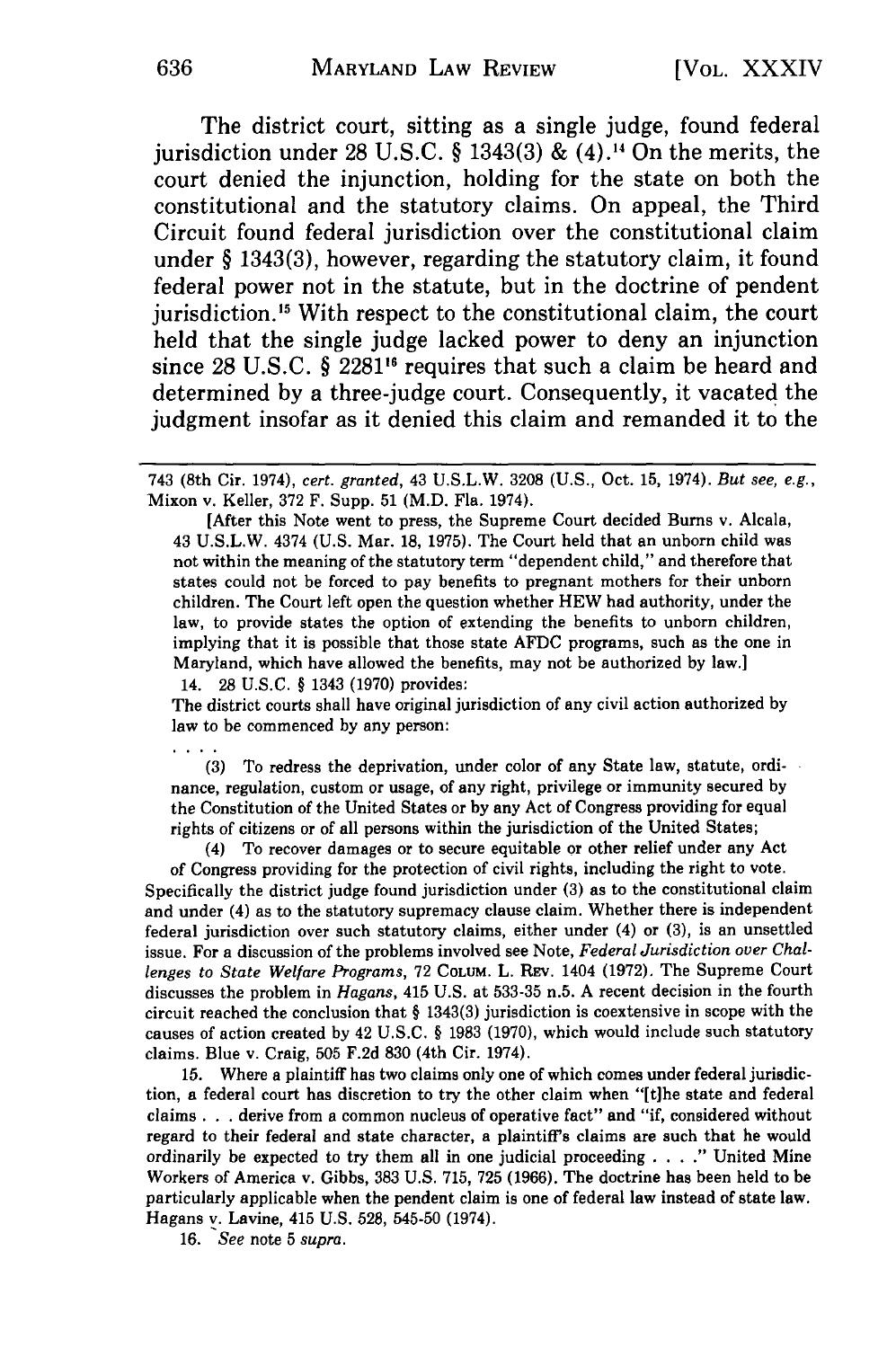district court to hear as a three-judge court. Turning to the judgment on the statutory claim, the court considered it an interlocutory order denying an injunction and thus held that it had appellate jurisdiction under 28 U.S.C. § 1292(a)(1).<sup>17</sup> Purporting to rely on *Hagans*<sup>18</sup> the court held that it was improper for the single judge to *deny* the plaintiff's statutory claim. The court of appeals read *Hagans* as standing for the proposition that the single judge could decide the statutory claim only if the decision would be for the plaintiff, thereby terminating the trial.

#### **THE PRIOR LAW**

The effect and merits of this decision are perhaps better understood in the context of the prior developments in this area. When the Supreme Court, in *Ex parte Young*,<sup>19</sup> recognized the

(a) The courts of appeals shall have jurisdiction of appeals from:

whether a district court's ruling on one of several legal grounds asserted in support of a single claim for which injunctive relief is sought constitutes an interlocutory denial of an injunction within  $\S$  1292(a)(1).

**502 F.2d** at **1071** n.4. United States v. New York, **N.H. &** H.R.R., **276 F.2d 525 (2d** Cir.), *cert. denied,* **362 U.S. 961,** 964 **(1960),** was cited as basic source material in support of the finding of jurisdiction. There the government alleged that an agreement between defendant and a banking group was invalid, sought a declaratory judgment to that effect, and an injunction to prevent the defendants from carrying the agreement out. There were several grounds for the government's attack. The court denied the government's motion for summary judgment and dismissed one of these grounds entirely. Judge Friendly, writing for the court, held that an appeal from such an order was authorized **by** section  $1292(a)(1)$ . However, the Second Circuit purported to overrule this decision in Chappell **&** Co. v. Frankel, **367 F.2d 197,** 200 **(2d** Cir. **1966)** (denial of plaintiff's motion for summary judgment, on ground there was a genuine issue of fact, held not to be appealable). Since the facts of the two cases are distinguishable in that the former was a denial on the merits while the latter was not, it is probable that the rule of the former is still valid within the Second Circuit. *See* Western Geophysical Co. v. Bolt Associates, Inc., 440 **F.2d 765, 770- 71** n.4 **(2d** Cir. **1971);** Build of Buffalo, Inc. v. Sedita, 441 **F.2d** 284, **291-95 (2d** Cir. **1971)** (dissenting opinion); Abercrombie **&** Fitch Co. v. Hunting World, Inc., 461 **F.2d** 1040, 1043-44 **(2d** Cir. **1972)** (concurring opinion).

As Judge Rosenn points out in his dissent, allowing interlocutory review in *Murrow* makes it possible for there to be a reduction in the number of "forced" constitutional decisions **by** the three-judge court, since if the circuit court reverses the single judge's denial, it will be remanded for him to grant the injunction, and the constitutional grounds will never have to be reached.

**19. 209 U.S. 123 (1908).**

**<sup>17.</sup>** This holding was asserted without authority **by** the majority. **502 F.2d** at **1069.** Judge Rosenn who dissented from the majority decision in *Murrow* concurred on this point, noting that it was not without its difficulties. **28 U.S.C.** § **1292 (1970)** provides:

**<sup>(1)</sup>** Interlocutory orders of the district courts **. . .** or of the judge thereof, granting, continuing, modifying, refusing, or dissolving injunctions, or refusing to dissolve or modify injunctions, except where a direct review may be had in the Supreme Court **....** The problem as Judge Rosenn saw it was:

**<sup>18.</sup>** 415 **U.S. 528** (1974).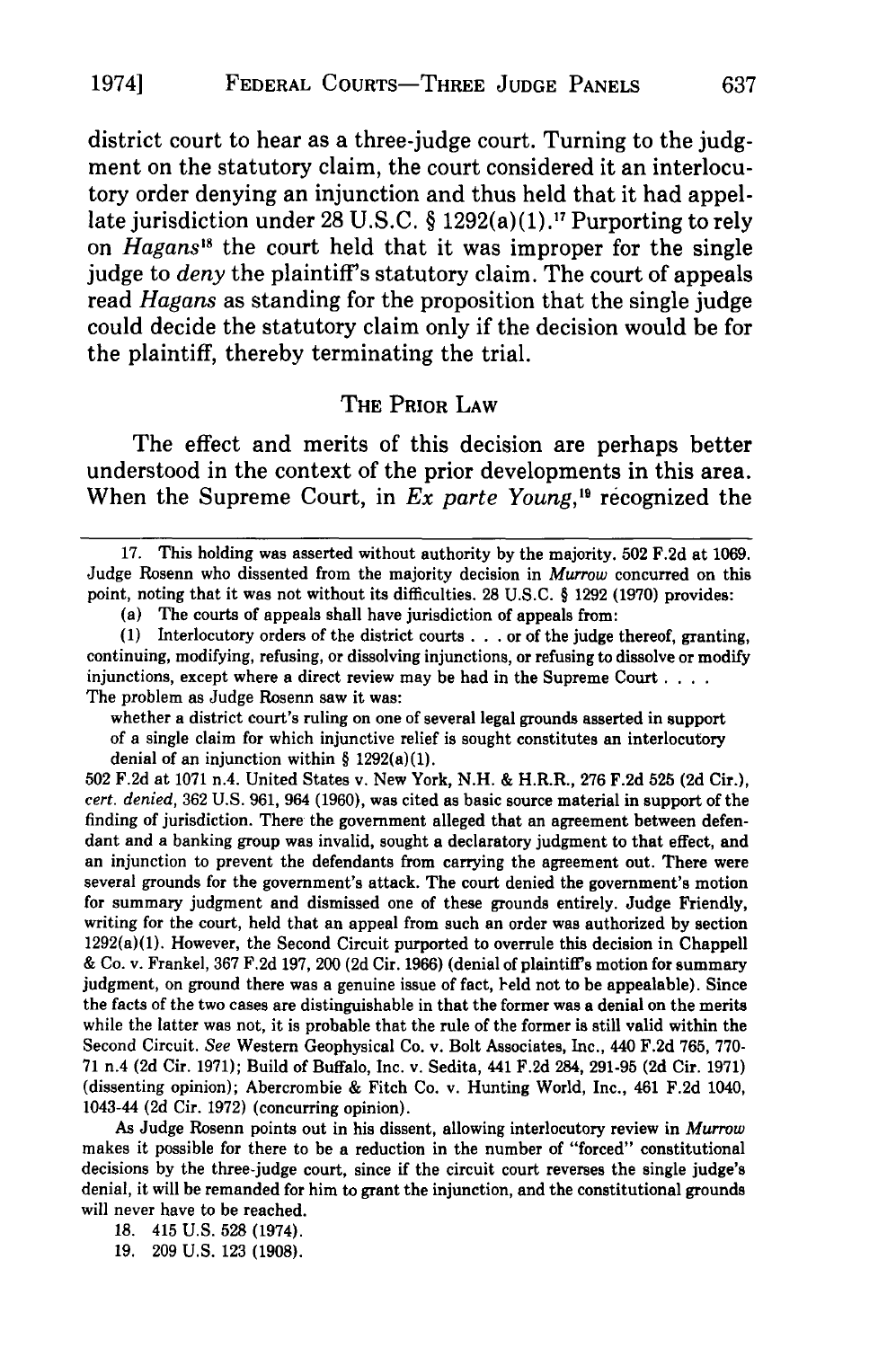power of a federal court to enjoin a state official from enforcing a state statute, there was considerable political reaction, culminating in the passage of the predecessor of section 2281.<sup>20</sup> The purpose of that provision was to provide "procedural protection against state-wide doom by a federal court of a state's legislative policy."<sup>21</sup> The supposition was that three judges would be more careful, less likely to err or to act for corrupt purposes, and more likely to command the respect and gain the compliance of state officials. 22 This purpose was largely obviated **by** the revision of the Federal Equity Rules which provided lesser, but substantial, procedural protection against all federal injunctions. 23 Since the procedure is burdensome on the federal judicial system, the courts have strictly limited the application of section **2281.4** For example, a three-judge court is required only if the relief sought is injunctive; a declaratory judgment, though it may serve the same purpose, should be sought from a single judge.<sup>25</sup> Furthermore, the statute challenged must be of statewide applicability,<sup>26</sup> and the party sought to be enjoined must be a state officer.<sup>27</sup> Finally, the basis of the challenge to the statute must be of constitutional magnitude.28 Claims are not deemed "constitutional" in this

23. Equity R. 73, 198 Fed. xxxiv (1912). This rule required notice to be given to the enjoined party whenever a preliminary injunction was issued, and in the case of a temporary restraining order, required notice unless the moving party could clearly show from specific facts that he would suffer immediate and irreparable harm before notice could be served. It also placed a ten day limit on such an *ex parte* order, and provided for the highest priority to be afforded to the hearing on its return. These provisions exist today in substantially the same form in Rule 65 of the Federal Rules of Civil Procedure. *See* Comment, *The Three-Judge Federal Court in Constitutional Litigation: A Procedural* Anachronism, 27 U. CHI. L. REV. 555 (1960).

24. *See, e.g.,* Mitchell v. Donovan, 398 U.S. 427 (1970); Swift & Co. v. Wickham, 382 U.S. 111 (1965); Phillips v. United States, 312 U.S. 246 (1941).

25. Mitchell v. Donovan, 398 U.S. 427 (1970). *See also,* Note, *Federal Courts Jurisdiction: The Supreme Court Lacks Jurisdiction to Consider a Direct Appeal from a Three-Judge District Court Order Granting or Denying a Declaratory Judgment That a Federal Statute is Unconstitutional,* 49 TEXAs L. REv. 155 (1970).

26. Board of Regents v. New Left Educ. Project, 404 U.S. 541 (1972) (rules governing only a portion of a state's higher education system do not have statewide application or effectuate a statewide policy).

27. Moody v. Flowers, 387 U.S. 97 (1967) (members of a county board of supervisors are not state officials).

28. Ex parte Bransford, 310 U.S. 354 (1940) (mere allegation that statute had been misconstrued, resulting in an unconstitutional tax, was not a constitutional challenge).

<sup>20.</sup> Act of Mar. 3, 1911, ch. 231, § 266, **36** Stat. 1162.

<sup>21.</sup> Phillips v. United States, 312 U.S. 246, 251 (1941).

<sup>22.</sup> *See* Gonzalez v. Automatic Employees Credit Union, 95 S. Ct. 289, 294 n.5 (1974); Phillips v. United States, 312 U.S. 246 (1941); 45 **CONG.** Rc. 7256 (1910) (remarks of Senator Overman). For a very thorough analysis of the policy and the history of the statute see Currie, *The Three-Judge District Court in Constitutional Litigation,* 32 U. **CHI.** L. REv. 1 (1964).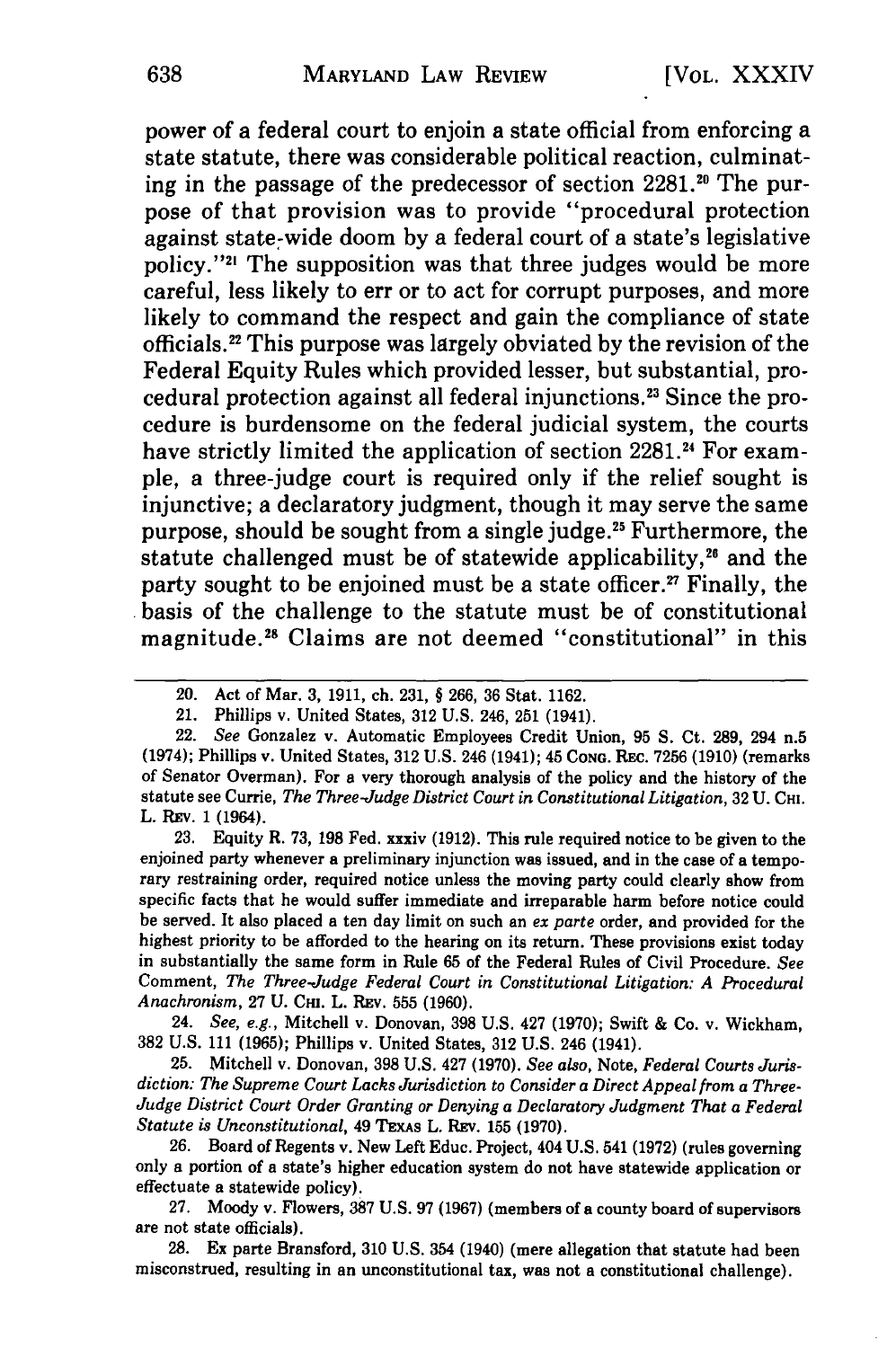sense if merely based on the theory that the state statute conflicts with a federal law and is therefore void because of the supremacy clause.<sup>29</sup>

More pertinent to the discussion of the instant case, courts have limited the use of the larger panel **by** expanding the power of the single judge over cases which might appear to be within the purview of the statute. In *Ex parte Poresky*,<sup>30</sup> the Supreme Court recognized the single judge's power to make a threshold determination of the substantiality of the constitutional claim for the purpose of determining federal jurisdiction. Thus if the judge found that the claim was insubstantial, he could dismiss the action without convening a three-judge court. In *Bailey v. Patterson,31* the Court also allowed the converse power to the single judge: he could enjoin the enforcement of a state statute when the state's claim that the statute was not unconstitutional was clearly frivolous due to earlier Supreme Court adjudications of the same issue. More recently, it was stated in *Rosado v. Wyman*<sup>32</sup> that the three-judge court could remand any nonconstitutional claims to the single judge for his determination.

**30. 290 U.S. 30 (1933).** In *Poresky,* the Supreme Court refused to allow an application for mandamus compelling a single judge to convene a three-judge court. Plaintiff had sought to enjoin Massachusetts state officers from enforcing a state law requiring automobile insurance. In denying mandamus, the Court stated that "in the absence of diversity of citizenship it is essential that a substantial federal question be presented," and whether a substantial federal question is presented is within the power of the single judge to determine. A "question may be plainly insubstantial either because it is 'obviously with-' out merit' or because 'its unsoundness so clearly results from the previous decisions of this court as to foreclose the inference that the question sought to be raised can be the subject of a controversy.' *"Id.* at 31-32 (citations omitted). Thus, if a claim of unconstitutionality is plainly insubstantial the single judge may dismiss the case for lack of subject matter jurisdiction.

31. 369 U.S. 31 (1962). In *Bailey,* black plaintiffs sought to enjoin Mississippi state enforcement of a statute requiring segregation in transportation facilities. The Supreme Court had earlier held several such statutes to be unconstitutional. *E.g.,* Morgan v. Virginia, 328 U.S. 373 (1946). The three-judge court abstained pending state court action. On appeal, the Supreme Court remanded to the single judge for enforcement of plaintiffs' rights and stated that a three-judge court was unnecessary where the question of the constitutionality of a statute was "no longer open," "wholly insubstantial," or "essentially fictitious." **396** U.S. at **33.**

**32. 397** U.S. **397** (1970).

**<sup>29.</sup>** Swift & Co. v. Wickham, **382** U.S. **111 (1965).** Although the language of section **2281** may appear to prohibit an injunction based on the operation of the supremacy clause as positively as one based on the equal protection clause, the Supreme Court held that "Supremacy Clause cases are not within the purview of § **2281."** *Id.* at 122. The justification for the distinction is that supremacy clause cases merely involve the interpretation and application of federal statutes as opposed to "reading meaning into the generalities of the substantive provisions of the Constitution." A.L.I., **STUDY** OF **THE DMSION** OF **JUtus-DICTION BETWEEN STATE AND FEDERAL** CoumRS **322 (1969).**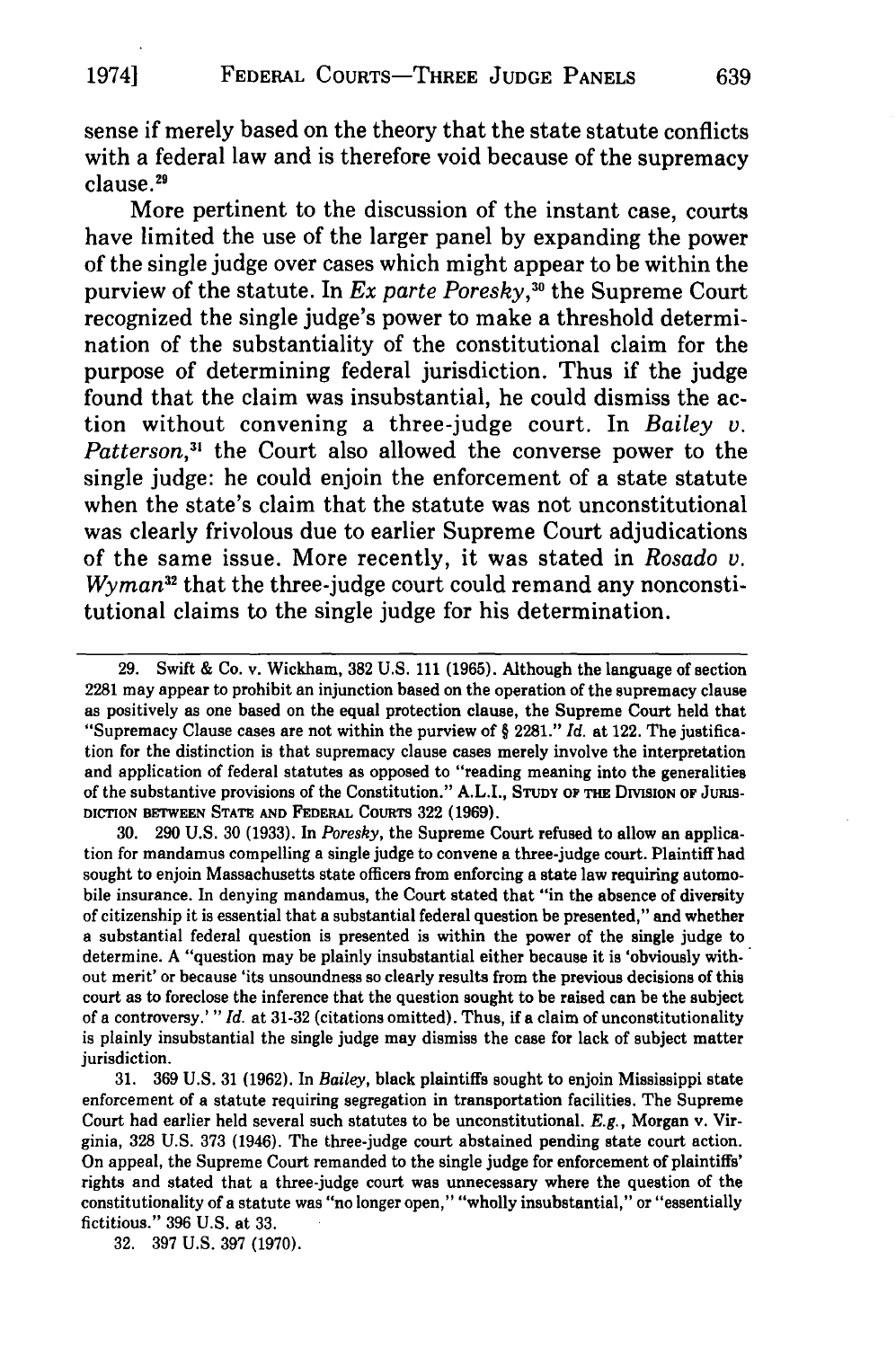#### **HAGANS** V. LAVINE

*Hagans* continued this expansion of the power of the single judge. The district judge had granted an injunction on the basis of the statutory claim without convening a three-judge court. The Court held that "[s]ection **2281** does not forbid this practice. **. . ."** It recognized that this procedure might "appear at odds" with older law,<sup>34</sup> but thought that it was more attuned to the development of three-judge court law, the efficient operation of the lower federal courts, and the Court's constrictive view of the statute. 3 The Court did *not* hold, however, that it would be improper for the three-judge court to be convened initially and for it to hear the entire case. Since this latter procedure was standard in the past and was not overruled, it would appear that a district court can choose between proceeding as a single judge to the nonconstitutional issues, or initially convening a threejudge court. As a matter of efficiency, it is clear that using three judges is more wasteful than using one,<sup>36</sup> and therefore that, absent other considerations, the single judge should always handle everything short of the constitutional claim before convening a three-judge court.37

Doubt was cast on the continuing validity of this in Rosado v. Wyman, 397 U.S. 397 (1970), where the Court stated that a three-judge court could remand any nonconstituttonal issues to the single judge for his determination. Indeed, several district courts read *Rosado* broadly to allow initial determination of statutory claims without a three-judge court before *Hagans* specifically sanctioned that procedure. *E.g.,* Norton v. Richardson, 352 F. Supp. 596 (D. Md. 1972).

35. 415 U.S. at 544.

36. This inefficiency is especially apparent when it is considered that there may not even be independent federal jurisdiction over the statutory claim since it will not usually meet the \$10,000 amount in controversy requirement of **28** U.S.C. § 1331 (1970). *See* note 14 *supra. If* Congress may have denied any federal forum to such a claim if brought by itself, it would seem anomalous to require a three-judge court for the claim, just because it is pendent to a constitutional claim. This anomaly is magnified by *Hagans,* which recognized pendent jurisdiction even though the constitutional claim was weak and the statutory claim made up the plaintiff's primary case.

37. In Doe v. Lukhard, 493 F.2d 54 (4th Cir. 1974), *petition for cert. filed,* 42 U.S.L.W. 3699 (U.S., May 24, 1974), the Fourth Circuit stated that it would be more

<sup>33. 415</sup> **U.S.** at 545.

<sup>34.</sup> *Id.* at 543. The Court cited Brotherhood of Locomotive Eng'rs v. Chicago, R.I. & P.R.R., 382 U.S. 423 (1966); and Florida Lime & Avocado Growers v. Jacobsen, 362 U.S. 73 (1960). In the latter, the Court had stated:

<sup>[</sup>W]hen, in any action to enjoin enforcement of a state statute, the injunctive decree may issue on the ground of federal unconstitutionality of the state statute, the convening of a three-judge court is necessary; and the joining in the complaint of a non-constitutional attack along with the constitutional one does not dispense with the necessity to convene such a court.

*Id.* at 80.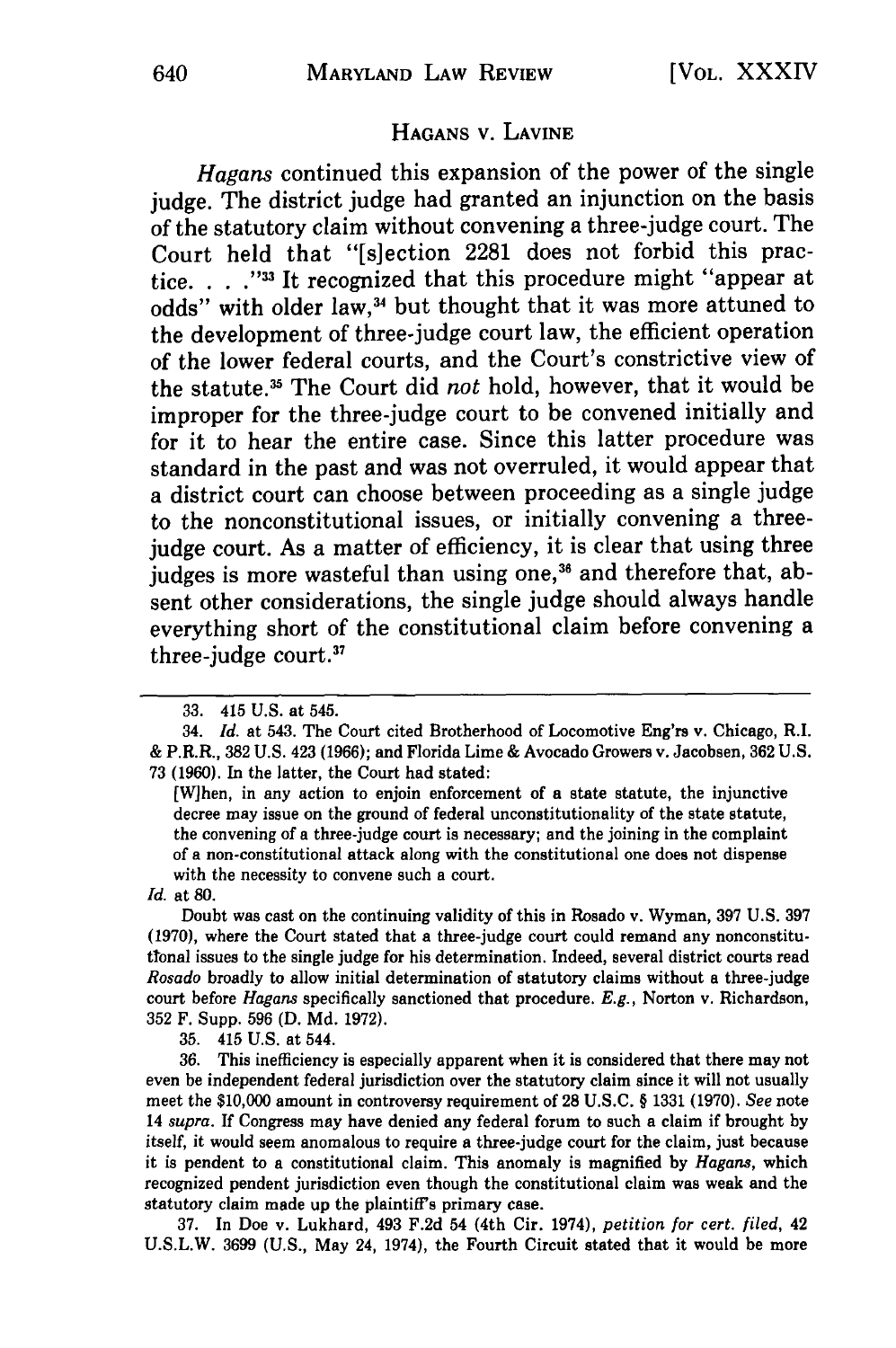The question unanswered by *Hagans* is whether there might be competing considerations which would make the single judge procedure undesirable. *Murrow* appears to be the first case decided after *Hagans* which addresses this question. The *Murrow* court finds such a consideration in the often stated doctrine that nonconstitutional grounds for disposition are to be exhausted before a constitutional decision is reached.<sup>38</sup> Hagans, the court noted, also stood for this rule. Therefore, the court reasoned that where the single judge *granted* the plaintiff's statutory claim, as in *Hagans,* the constitutional decision became unnecessary, as did the three-judge court; but, where the single judge *denied* the statutory claim, as in *Murrow,* then the only ground left for decision would be the constitutional issue, which would have to be heard by a court of three judges. Moreover, the three-judge court would be precluded by the single judge's decision from deciding the case on anything other than the constitutional grounds.<sup>39</sup> In those cases where the other two judges on the court would have

efficient to initially convene a three-judge court, since if the single judge denied the statutory claim, the three-judge court, which would then have to be convened, might disagree with the single judge's ruling, but, being powerless to correct it, would be forced to decide the constitutional issue. Such an unnecessary decision, the court felt, was inefficient. In addition, Judge Winter, writing for the court, saw inefficiency in the fact that appeal from this unnecessary decision would be to the Supreme Court. The court recommended that a three-judge court always be initially convened so that it could **look** out for this problem, and only remand statutory issues to the single judge in accordance with *Rosado* when it saw little chance of such a result. Admittedly, it is difficult to assess relative efficiencies absent complete statistics, especially where the comparison is between efficiency in the district court and in the Supreme Court's docket, but given the "[Supreme] Court's concern for efficient operation of the lower federal courts," and its statement that "'it would be grossly inefficient to send a three-judge court a claim which will only be sent immediately back,' " 415 **U.S.** at 544, *quoting* Norton v. Richardson, **352** F. Supp. **596, 599 (D. Md. 1972),** the fourth circuit's concern appears to be unwarranted. *Doe* was decided shortly before *Hagans,* which may explain its position. However, the third circuit in *Murrow* relied on *Doe's* reasoning in its opinion, **502 F.2d** at **1070,** apparently not considering Doe to have been overruled. The District Court of Maryland, however, in Bethea v. Mason, Civil No. **73-874H (D. Md.** Dec. 12, 1974) (notice of appeal **by** defendant, Jan. **6, 1975),** followed *Hagans* without mentioning the Doe decision.

**38.** This is the so-called "Ashwander Principle." Originating in the case of Siler **v.** Louisville & Nashville R.R., **213 U.S. 175 (1909),** it received its most famous formulation in Ashwander v. TVA, **297 U.S. 288,** 347 **(1936)** (Justice Brandeis, concurring). The Supreme Court in *Hagans* discussed the doctrine thoroughly, 415 **U.S.** at 546-47, **&** 547 n.12, and concluded that:

The doctrine is not ironclad, but it is recurringly applied, and, at the very least, it presumes the advisability of deciding first the pendant non-constitutional issue.

415 **U.S.** 546-47 (citations omitted). *But see,* Francis v. Davidson, 340 F. Supp. **351 (D. Md.),** *aff'd,* 409 **U.S.** 904 **(1972),** where a three-judge court denied the constitutional claims before granting an injunction based on the statutory claim.

**39. 502 F.2d** at **1070.** The court also stated its belief that the Supreme Court would be deprived of an opportunity to decide the statutory claim on appeal. *See* note 42 *infra.*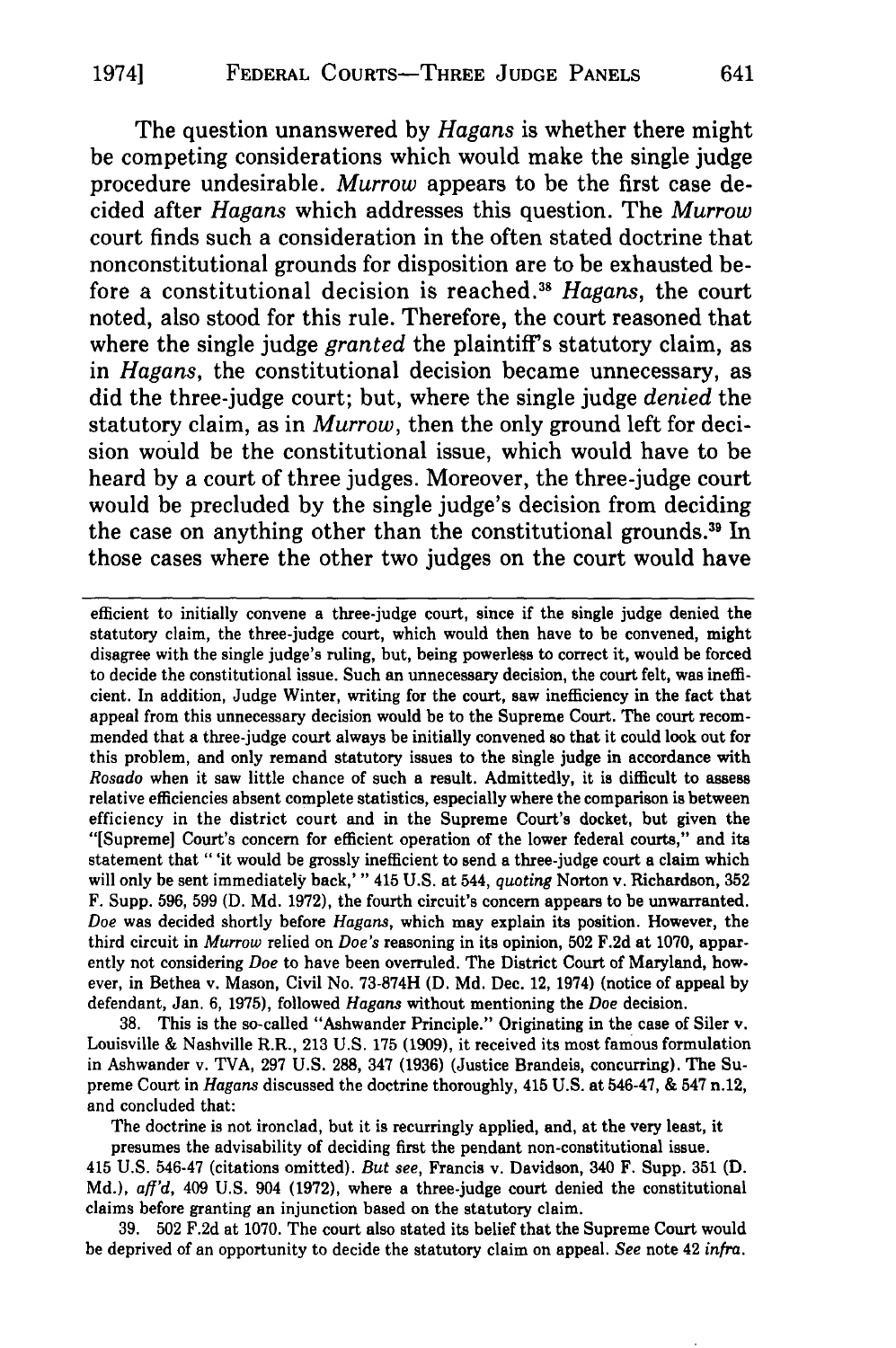disagreed with the single judge's disposition of the statutory claim, there would be a needless constitutional decision. Since this would contravene the doctrine preferring nonconstitutional decisions, the court held that it was improper for the single judge to decide the statutory claim *against* the plaintiff. *Hagans* was read narrowly to approve the single judge's decision on a statutory claim only if that decision were favorable to the plaintiff, thereby making a constitutional adjudication unnecessary. Thus, the *Murrow* court takes the position that the single judge should refrain from entering an order denying plaintiff relief on the statutory ground. Rather, if the single judge is prepared to find for defendant on this claim, a three-judge court should be convened to determine the statutory as well as the constitutional claims.

#### **ANALYSIS**

Judge Rosenn dissented from the court's resolution of this issue,<sup>40</sup> pointing out that *Hagans* clearly contemplated the possibility of the single judge's decision being *against* the state.4 The majority's rule, therefore, appeared to be inconsistent with a very recent opinion of the Supreme Court. Moreover, he argued that the majority's view would discourage all action by the single judge because, if, after taking evidence, the single judge found the statutory ground not to be dispositive, a three-judge court would have to be convened to duplicate the work already done by the single judge. Faced with this wasteful possibility, Judge Rosenn argued, the district judge would instead *always* initially convene a three-judge court. In other words, the majority's rule, while purporting only to restrain the single judge in situations which could be distinguished from the situation in *Hagans,* actually would restrain the single judge in other situations, including the one in *Hagans*.<sup>42</sup>

<sup>40.</sup> **502** F.2d 1066, 1070 (dissenting opinion).

<sup>41.</sup> **502** F.2d at 1072. The language relied upon was this:

<sup>[</sup>tihe latter [the statutory-claim] was to be *decided* first and the former not reached if the statutory claim was dispositive . **. .** . It is true that the constitutional claim would warrant convening a three-judge court *and that if a single judge rejects the statutory claim,* a three-judge court must be called to consider the constitutional issue.

**<sup>502</sup> F.2d** at 1071 (emphasis supplied by Judge Rosenn), quoting from *Hagans,* 415 U.S. at 543-44.

<sup>42.</sup> Judge Rosenn also questioned the majority's assertion that the Supreme Court would be unable to review a single judge's decision on the statutory claim. No authority was cited on either side of the question, although the dissent demonstrated that the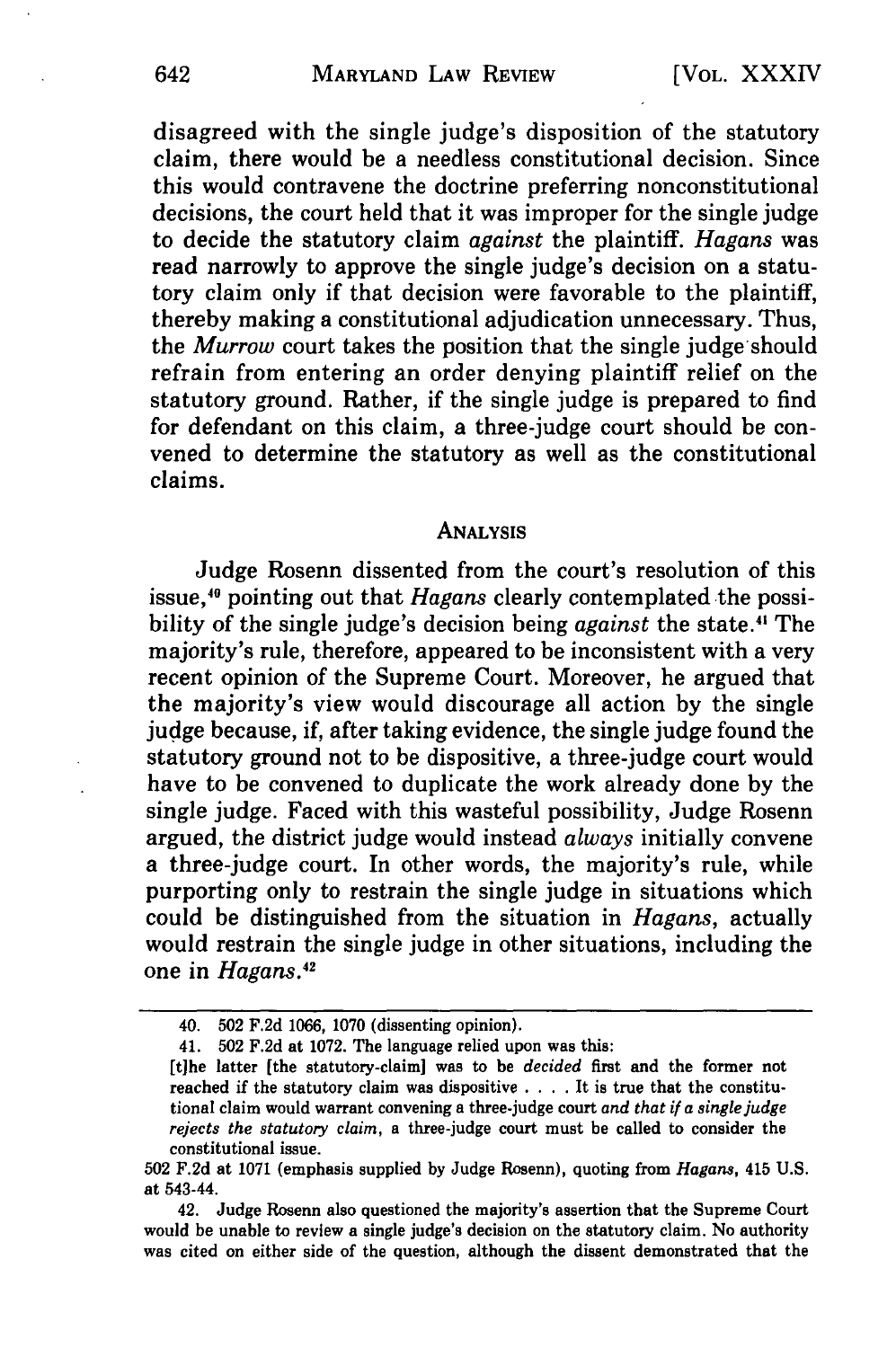### 1974] **FEDERAL COURTS-THREE JUDGE PANELS**

The majority's concern about "forced" constitutional decisions, if the single judge denies the plaintiff relief on the statutory ground before convening a three-judge court, is based on a misconception of the proper application of the doctrine preferring nonconstitutional decisions. The misconception is contained in the *Murrow* court's view of the three-judge court's role in the trial. This view is revealed in the court's discussion:

Any rule which has the effect of requiring the decision of a constitutional issue in order to terminate a lawsuit, without affording the *tribunal making the final decision* an opportunity to reach a preferred statutory supremacy clause ground and thereby possibly avoid the constitutional issue, is inconsistent with the policy laid down in *Hagans. .... 43*

The court thus regards the three-judge court as the tribunal to apply the doctrine of avoiding constitutional decisions. The tribunal to be considered, however, is the district court itself, not the particular judge or judges." The district court applies the doctrine of avoiding constitutional issues when the single judge decides all nonconstitutional claims before convening the threejudge court. It is true in theory that three judges would be "better" at doing this than the single judge, and that there is therefore some value in having the three-judge court handle it. But the statute, as interpreted by *Hagans,* requires the three-judge court

Supreme Court has decided cases on grounds not relied on **by** the lower court. Judge Rosenn further argued that, if it were true that the Supreme Court could not review the single judge's denial, the same problem, along with the "forced" constitutional decision **by** the three-judge court would also arise if the single judge *granted* the statutory issue and the Court of Appeals later reversed, since this would have the same result: a threejudge court convened with only the constitutional issue remaining. Thus, the argument went, the majority's distinction between grants (which *Hagans* specifically approved) and denials **by** the single judge was meaningless. This argument is valid only if the circuit court would reverse rather than merely vacate an erroneous grant **by** the single judge. The majority's language, however, indicates that they would vacate the single judge's grant<br>and remand so as to give "the tribunal making the final decision an opportunity to reach<br>a preferred statutory supremacy claim ground. inefficiency and the anomaly which inheres in the majority's position, since after a trial and decision **by** the single judge, and an appeal and decision **by** the circuit court on the merits of the statutory claim, no judgment will have been reached and the parties will have to relitigate that issue before the three-judge court. If the Third Circuit would in fact reverse instead of vacating in order to relieve the parties of this burden, then Judge Rosenn's criticism is valid: the majority's distinction between grants and denials is essen- tially meaningless since the same problems can arise from a grant as from a denial.

43. **502 F.2d** at **1069** (emphasis added).

44. *Cf.* Rosado v. Wyman, **397 U.S. 397 (1970),** where the Court speaks of jurisdiction being in the district court *"qua* court," *id.* at 402-03, the effect of section **2281** being merely to place remedial power in certain circumstances only with a three-judge court.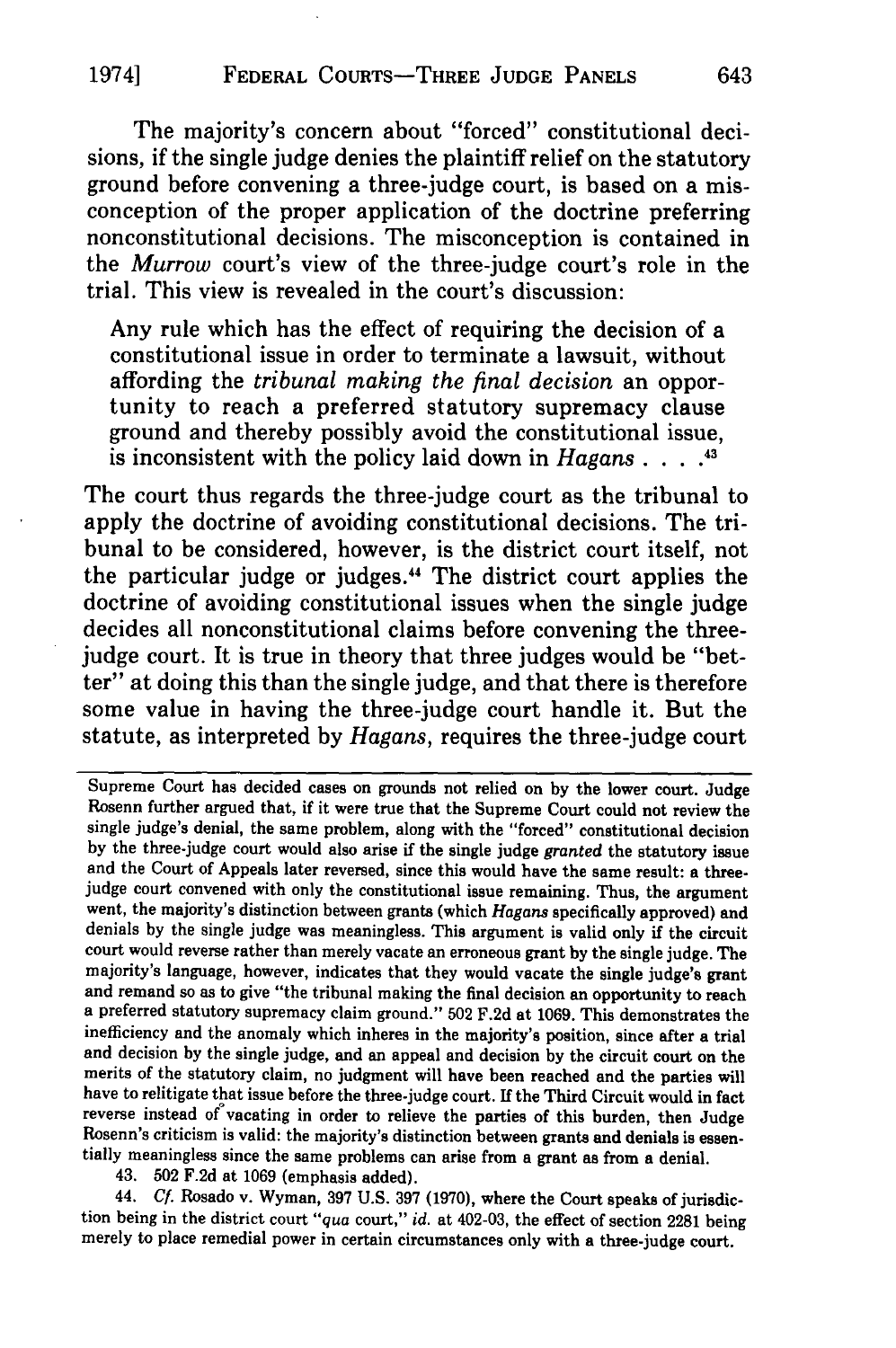*only* for the constitutional decision. Improvements in other functions of the trial court are clearly not within the purpose of the statute, which the Supreme Court has repeatedly stated should be narrowly construed.45

Moreover, the hypothetical situation in which the threejudge court is forced to decide the constitutional issue after a single judge has erroneously denied the plaintiff's statutory claim is not likely to occur very often. Furthermore given the court's holding that the single judge's denial is appealable under section  $1292(a)(1)$ ,<sup>46</sup> the plaintiff can obtain a review of that decision in the court of appeals if he believes it to be erroneous.<sup>47</sup> As Judge Rosenn points out in his dissent, the court of appeals may reverse the denial, and order that the single judge grant the statutory claim, thus obviating the need for a three-judge court altogether. If the court of appeals affirms the denial, and remands for a threejudge court to be convened to hear the constitutional issue, it will have been determined by three circuit judges and a district judge that the statutory issue is not dispositive. It is difficult to justify the notion that a three-judge court might reach a "better" result. In those rare cases in which it would disagree, the fact remains that it is not the role of the three-judge court to review the circuit court's decision on the statutory claim or the other aspects of the trial. That court's only role under *Hagans* is to decide constitutional issues when called upon to do so. Finally, it is true that the plaintiff may decide not to appeal, so that the benefit of the circuit court's holding on the nonconstitutional claim would not be available. It is likely, however, that the decision not to appeal would indicate that the statutory claim was not a particularly strong one.<sup>48</sup>

## **GONZALEZ V. AUTOMATIC** EMPLOYEES CREDIT **UNION <sup>9</sup>**

Since *Murrow* the Supreme Court has addressed another aspect of the three-judge court procedural maze in *Gonzalez v.*

- *48.* See 502 F.2d at 1072 n.6.
- 49. **95 S.** Ct. **289** (1974).

<sup>45.</sup> See, e.g., Mitchell v. Donovan, **398** U.S. 427 **(1970);** Swift & Co. v. Wickham, **382** U.S. 111 **(1965);** Phillips v. United States, **312** U.S. 246 (1941).

<sup>46.</sup> See note 17 supra.

<sup>47.</sup> While the three-judge court direct appeal procedure was intended as a "better" and faster procedure for important cases, there is every reason to believe that the usual appellate route would be preferable, since the Supreme Court tends to dispose of many direct appeals in summary fashion. See Gonzalez v. Automatic Employees Credit Union, **95 S.** Ct. **289, 295** n.17 (1974).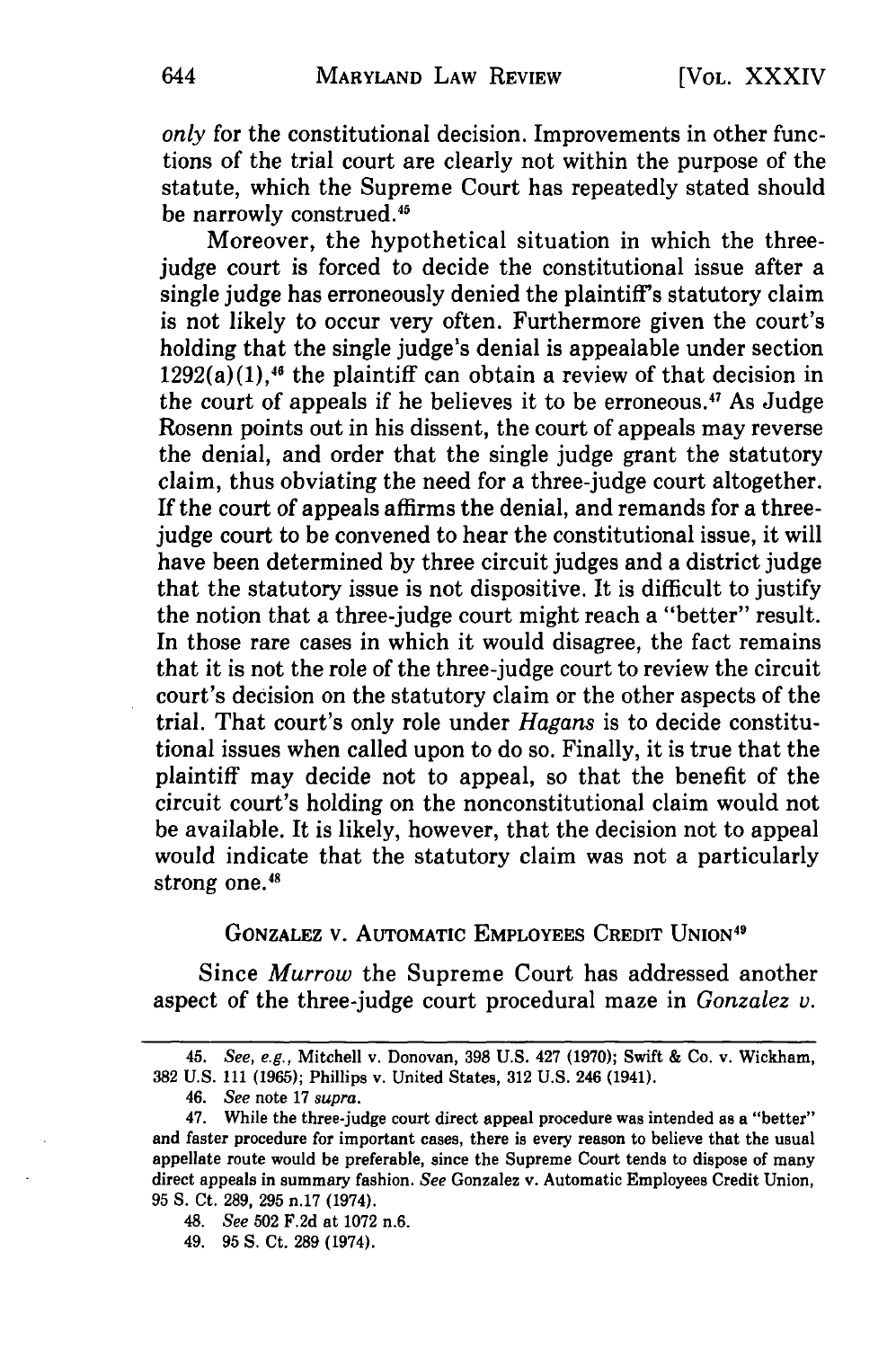*Automatic Employees Credit Union.* Again, the Court emphasized its desire to limit the application of.the statutory scheme, this time by narrowing its interpretation of section 1253, which creates the right of a direct appeal to the Supreme Court from a three-judge court decision. In *Gonzalez,* plaintiff sought to enjoin as unconstitutional the enforcement of various provisions of Illinois' automobile repossession and resale laws.<sup>50</sup> The three-judge court dismissed the action, holding that plaintiff lacked standing to seek an injunction, since he failed to show that he was threatened **by** the statutes (his automobile had already been repossessed and sold).<sup>51</sup> On appeal by plaintiff, defendant argued that the Supreme Court should only hear an appeal from a denial of an injunction **by** a three-judge court when the denial is based on the constitutionality of the state law.<sup>52</sup> The Court noted that there were precedents squarely on point allowing appeal from a denial of an injunction on grounds short of the constitutional merits.<sup>53</sup> It avoided these precedents, however, **by** stating that:

[Iln the area of statutory three-judge court law the doctrine of *stare decisis* has historically been accorded considerably less than its usual weight. These procedural statutes are very awkwardly drafted, and in struggling to make workable sense of them, the Court has not infrequently been induced to retrace its steps.<sup>54</sup>

The Court thus found precedent for discarding precedent. However, the Court found it unnecessary "to explore the full sweep of [defendant's] argument,"<sup>55</sup> merely holding that:

[W]hen a three-judge court denies a plaintiff injunctive relief on grounds which, if sound, would have justified dissolution of the court as to that plaintiff, or a refusal to request the convention of a three-judge court [from the beginning], review of the denial is available only in the Court of **Ap**peals.<sup>56</sup>

The narrow holding does not affect the availability of a direct

**<sup>50.</sup>** *Id.* at **291.**

**<sup>51.</sup>** *Id.* at **292.**

<sup>52.</sup> *Id.*

**<sup>53.</sup>** *Id.* at 293 n.11, citing among others, Flast v. Cohen, **392 U.S.** 83 **(1968)** (lack of standing); Lynch v. Household Finance Corp., 405 U.S. **538** (1972) (lack of subject matter jurisdiction).

<sup>54.</sup> *Id.* at 293 (footnotes omitted).

<sup>55.</sup> *Id.* at 295.

<sup>56.</sup> *Id.* at 296.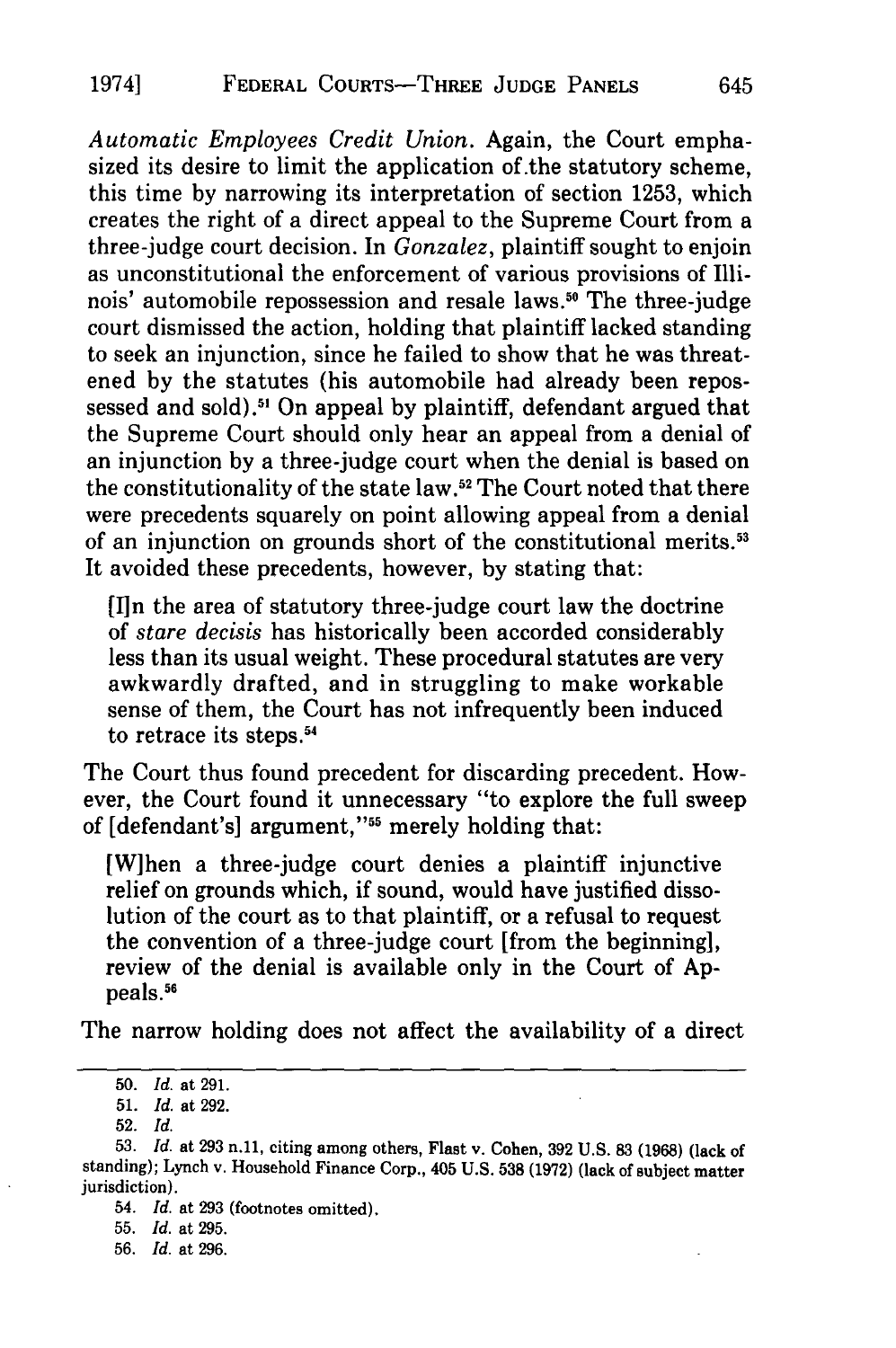appeal from a three-judge court decision on a statutory claim. If the three judges deny the statutory claim, they will also have to decide the constitutional claim, and appeal from the final decision will be to the Supreme Court. If the three-judge court grants an injunction on the statutory claim, appeal has also been to the Supreme Court.<sup>57</sup> While *Gonzalez* does not compel a contrary result in the latter situation because the holding is limited by its own terms to denials of injunctions, the direction of the Court's reasoning is clear, and it is probable that in the future the Court will require that such appeals be made to the courts of appeals.<sup>58</sup>

In light of the *Gonzalez* opinion, the *Murrow* rule appears contrary to the direction of development in this area. While it is true that *Gonzalez* only deals with the direct appeal provision of the three-judge court procedure, and does not address the question of when such a court should be convened, the purpose of both is to provide procedural protection against the power of the federal courts to enjoin the enforcement of state statutes on constitutional grounds.<sup>59</sup> Since the tenor of *Gonzalez* is to limit the threejudge court appellate procedure to questions of constitutional significance, insofar as *Murrow* expands the requirement for convening a three-judge court beyond such questions, it is inconsistent with the Supreme Court's strict interpretation of the three-judge court statutes.

To conclude, the Third Circuit's rule that the single judge cannot decide statutory claims *against* the plaintiff is based on a largely illusory possibility of disagreement among judges, and on a misconception of the proper application of the doctrine preferring nonconstitutional decisions. As the dissent points out, it also appears to be irreconcilable with the *Hagans* rule and the reasoning set forth by the Supreme Court to support it. Furthermore, it is inconsistent with the Court's concern for limiting its mandatory appellate docket as expressed in *Gonzalez.* The better procedure would be for the single judge to decide all statutory claims first, and convene a three-judge court only when no dispositive grounds remain except the constitutional issue. Clearly, however, the most appropriate solution would be for Congress to repeal the

**<sup>57.</sup>** E.g., Brotherhood of Locomotive Eng'rs v. Chicago, R.I. & P.R.R., **382 U.S.** 423 **(1966).**

**<sup>58.</sup>** Professor Moore has argued that appeal should not lie to the Supreme Court in this situation, since the purpose of the direct appeal is to expedite review only where a state statute has been held unconstitutional. **9 J.** MooRE, FEDERAL PRACTIcE **110.03[31,** at **80 (2d** ed. **1973).**

**<sup>59.</sup>** See notes 21-22 and accompanying text *supra.*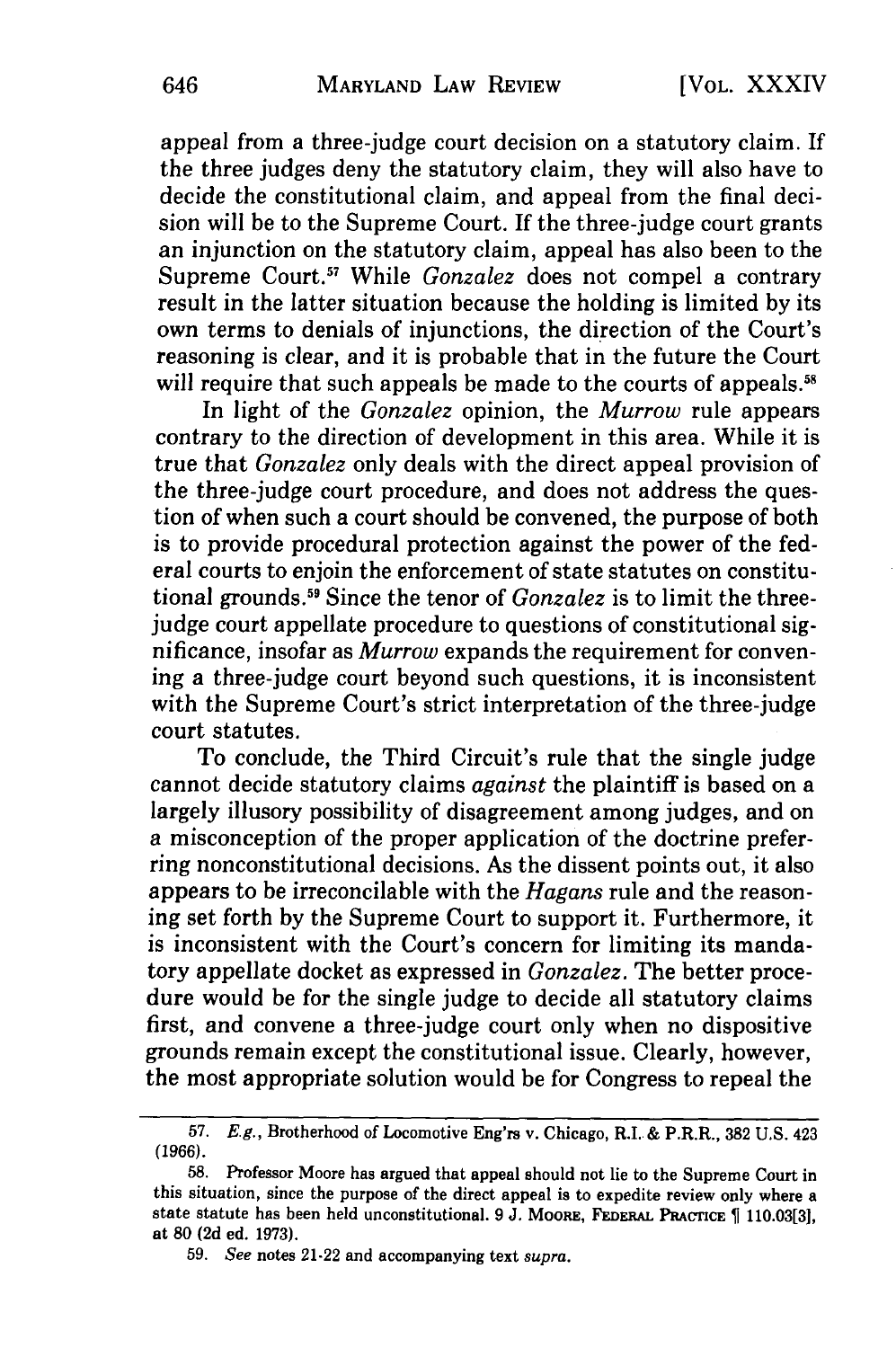statute, thereby eliminating all of these problems in a single act, rather than forcing the courts to hash them out piecemeal. Perhaps the Ninety-Fourth Congress will succeed where its predecessors have not.

*[After this note went to press the Supreme Court decided* MTM, Inc. v. Baxley, 43 U.S.L.W. 4442 (U.S. Mar. 25, 1975). *An Alabama court had enjoined the operation of the Pussycat Adult Theatre as a nuisance. Petitioners sought an injunction in the federal district court on first amendment grounds against enforcement of the state court's preliminary injunction and a declaration that the Alabama nuisance law was unconstitutional. Because of the pendency of the state court proceedings, the threejudge court dismissed the action without prejudice, following the doctrine laid down in* Younger v. Harris, 401 U.S. 37 (1971) *(federal courts should not enjoin pending state prosecutions begun prior to the federal complaint except in extraordinary circumstances where necessary to prevent irreparable injury). The Supreme Court held that it lacked appellate jurisdiction over the case. Following* Gonzalez *to its logical end, the Court concluded that:*

*[A] direct appeal will lie to this Court under § 1253 from the order of a three-judge federal court denying interlocutory or permanent injunctive relief only where such order rests upon resolution of the merits of the constitutional claim presented below.*

43 U.S.L.W. at 4443. *The Court reserved the question of whether a single judge can dismiss a complaint on the ground of the "impropriety of federal intervention" without convening a threejudge court. Id.* at 4443 n.7. *However, this continued narrowing of the Court's appellate jurisdiction under § 1253 provides further support for the conclusion that the* Murrow *rule, because it expands the requirement for three judges, is incorrect. The concurring opinion of Justice White supports this conclusion more directly:*

*The more straightforward approach to this case would be to hold that decisions on issues other than requests for injunctive relief challenging the constitutionality of state statutes need not be made by three judges but rather are to be made by single-judge courts where decisions are appealable only to the courts of appeals.*